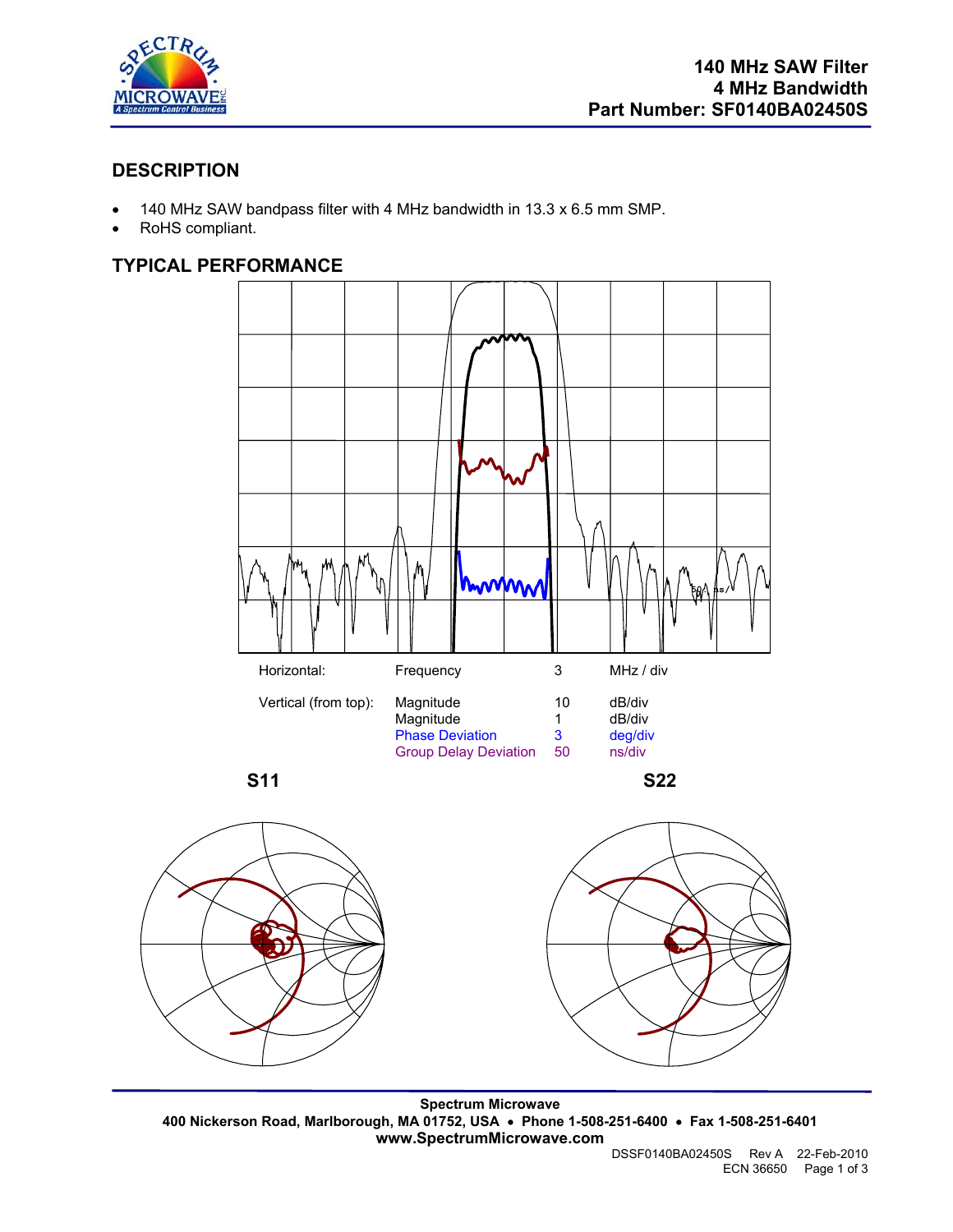

## **SPECIFICATION**

| <b>Parameter</b>                                                                              | <b>Min</b> | <b>Typ</b> | <b>Max</b> | <b>Units</b> |
|-----------------------------------------------------------------------------------------------|------------|------------|------------|--------------|
| Center Frequency, F <sub>c</sub>                                                              | 139.60     | 140.00     | 140.40     | <b>MHz</b>   |
| Insertion Loss at Fc                                                                          |            | 9.8        | 11         | dB           |
| 1 dB Bandwidth <sup>2</sup>                                                                   | 3.7        | 4.2        |            | <b>MHz</b>   |
| 3 dB Bandwidth <sup>2</sup>                                                                   | 4.0        | 5.1        |            | MHz          |
| 40 dB Bandwidth <sup>2</sup>                                                                  |            | 7.8        | 8.3        | <b>MHz</b>   |
| Rejection (70 MHz to 135.45 MHz) <sup>2</sup><br>$(144.55 \text{ MHz to } 210 \text{ MHz})^2$ | 43         | 47         |            | dB           |
| Passband Ripple (138.2 to 141.8 MHz)                                                          |            | 0.4        | 0.7        | dB p-p       |
| Phase Ripple (138.2 to 141.8 MHz)                                                             |            | 2          | 3          | deg p-p      |
| Group Delay Variation (138.2 to 141.8 MHz)                                                    |            | 30         | 50         | ns p-p       |
| Temperature coefficient                                                                       |            | $-23$      |            | ppm/°C       |
| Source/Load Impedance                                                                         |            | 50         |            | ohms         |
| <b>Ambient Temperature</b>                                                                    |            | 25         |            | $^{\circ}$ C |

Notes: 1. Defined as the average of the lower and upper 3 dB frequencies.

2. All dB levels are defined relative to the insertion loss.

#### **MAXIMUM RATINGS**

| Parameter                          |     | Max |     |
|------------------------------------|-----|-----|-----|
| Storage Temperature Range          | -40 |     |     |
| <b>Operating Temperature Range</b> |     |     |     |
| Input Power Level                  |     |     | dBm |

#### **MATCHING CIRCUIT**



Notes:

- 1. Recommend use of 2% tolerance matching components.
- 2. Component values shown are for guidance only and may change depending on board layout.

**Spectrum Microwave 400 Nickerson Road, Marlborough, MA 01752, USA** • **Phone 1-508-251-6400** • **Fax 1-508-251-6401 www.SpectrumMicrowave.com**